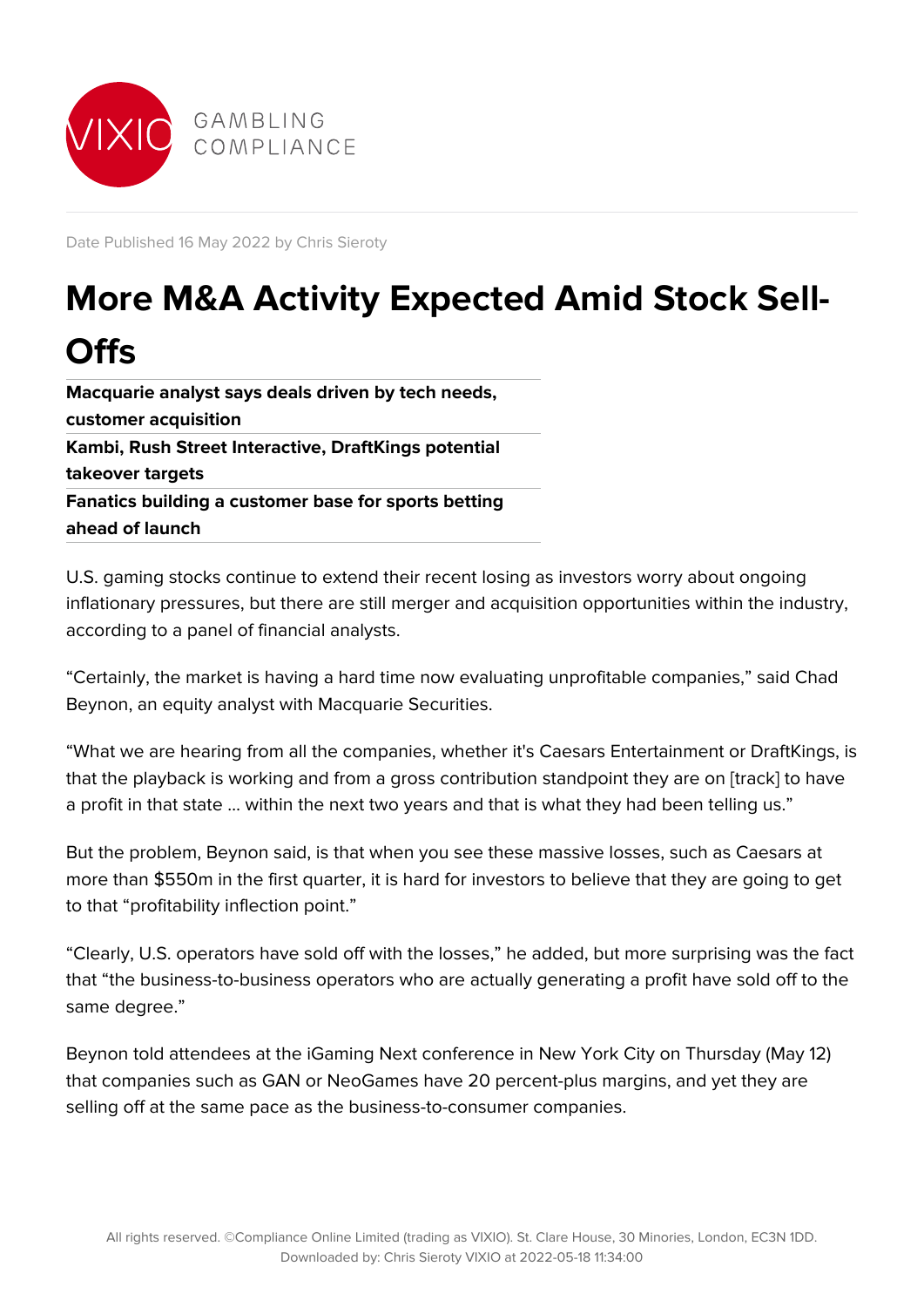Beynon joined Edward King, co-founder and co-chief investment officer at Acies Investment; Rob Heller, CEO of Spectrum Gaming; and Wayne Kimmel, managing partner at SeventySix Capital, for a panel discussion on new trends driving M&A activity that was moderated by Contessa Brewer of CNBC.

Brewer asked Beynon if the quarterly losses and declining share prices would have any impact on M&A activity within the sports betting or online gaming industry.

Beynon said for the companies that Macquarie covers there are two reasons to look at acquisitions.

"One is to improve the acquisition funnel to get a core demographic, get some users that you are not able to acquire through media outlets. The second reason would be from a tech standpoint and that's more the retention side."

He cited DraftKings, which purchased Golden Nugget Online Gaming for \$1.56bn, as an example of acquisition funnel deal, while the company's prior combination with SBTech was for the technology.

"I think a lot of other companies are thinking about it," Beynon said. "I think there are going to be some opportunities."

Brewer noted other reasons for deals were market expansion. She cited MGM Resorts International's recent move to [acquire LeoVegas](https://gc.vixio.com/insights-analysis/leovegas-deal-gives-mgm-resorts-profitable-european-foothold) as giving the casino giant a company that is already licensed in a number of international markets.

"We are seeing the beginning of cross-border consolidation and more consolidation between the online and land-based businesses," Heller said. "[LeoVegas] came to the online business fairly late but they proved themselves with better technology and maybe a better operating model and as a result were a very good candidate."

MGM confirmed its offer to acquire LeoVegas for \$607m in cash on May 2, a move that would grant the company a global online presence but teeing up potential problems with BetMGM partner Entain.

Heller reminded attendees that [MGM previously wanted to buy Entain,](https://gc.vixio.com/insights-analysis/mgm-walks-away-entain-bid) but was unsuccessful after "the pricing was not in the right place for Entain."

"It's an interesting play because [Entain] are partners with BetMGM and now [MGM is] a competitor with them in certain markets," Heller said. "I think the LeoVegas deal was brilliant, and it is just a harbinger of things to come in that space."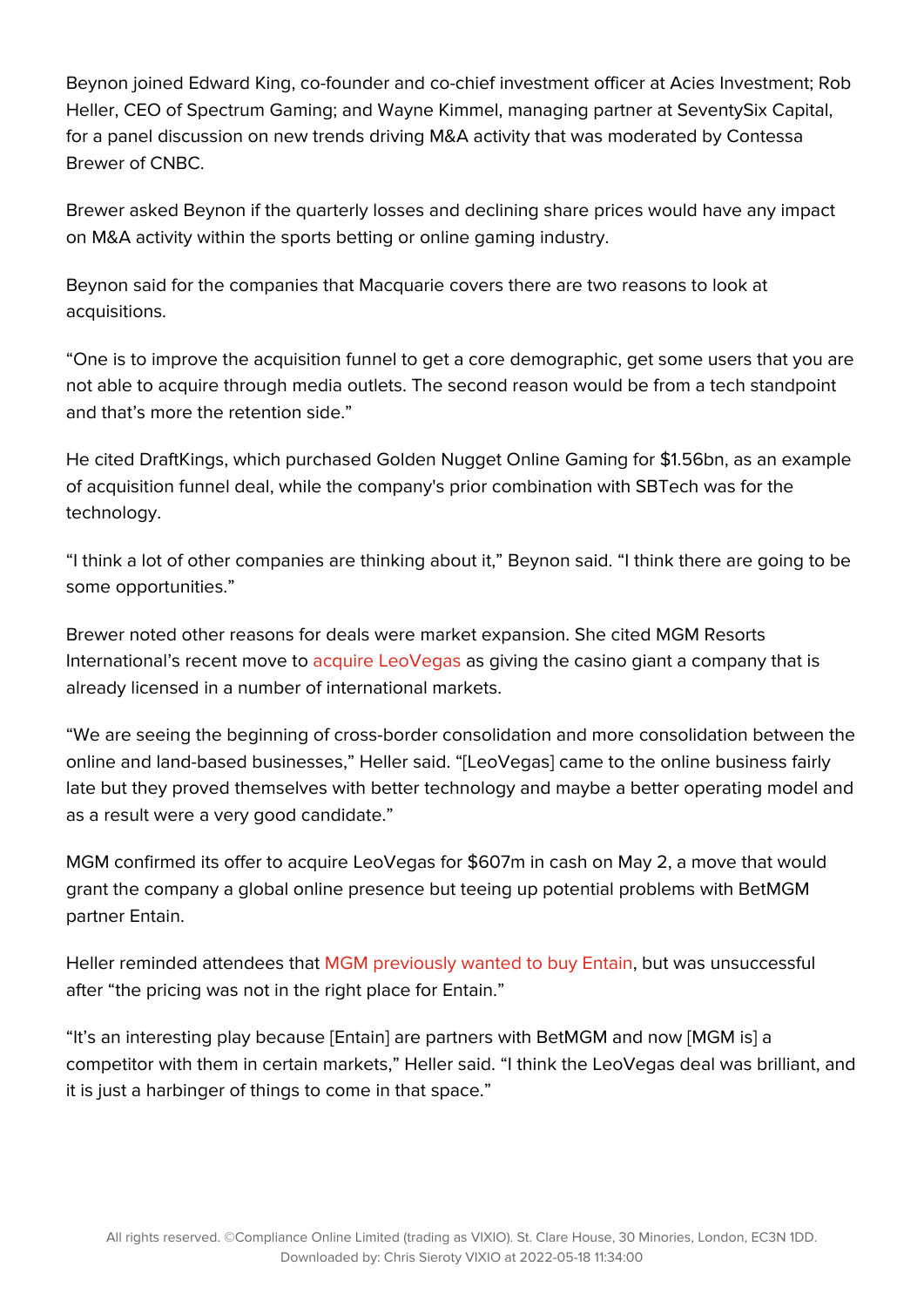When asked by Brewer about the potential of Amazon or Google getting into the gaming business by acquiring a company, Beynon said a deal could make sense for some of these companies but the difficulty would be becoming licensed in the gaming industry.

"That is still one of the major barriers for a lot of people," he said. "It is not a fun process. So that could be a barrier for some."

Heller agreed, saying there have been so many companies that have wanted to get into the gaming market and "once they get into the licensing and what impact that is going to have on their business, they say it's not worth it."

One other company in focus is Fanatics, the global digital sports platform that primarily operates as a seller of sporting merchandise, which has said it expects to be a top-three player in U.S. sports betting long term.

"They've been building their users and investing in a few different things," Beynon said. "So I do think there are companies like Fanatics … who have the stated goal of becoming a top player.

"They view it as, we are going to let everyone else lose money here and then we are going to come in next football season, or the following season and we won't have to lose a billion dollars. So I do think there will be more players coming into the market."

The other issue is that internet gaming or online casino is the long-term profit center for many online gambling companies, Beynon said.

"If you look at the numbers, we are seeing right now from Rush Street Interactive 60 percent to 75 percent of revenue came from iGaming. What we are seeing right now is that the average iGaming player (using Rush's numbers) spends about \$300 a month, sports betting is about \$100 a month."

Beynon added that these companies are being patient because ultimately there will be crossselling opportunities from sports betting to iGaming once more states legalize online casino gaming.

Currently, there are just six states — Connecticut, Delaware, Michigan, New Jersey, Pennsylvania and West Virginia — that have legalized full internet gaming, while Nevada has legalized online poker in addition to mobile sports betting.

In speculating about potential deals, Beynon called Rush Street Interactive, GAN and Kambi attractive merger or acquisition targets. Heller named DraftKings as a potential takeover target, especially for a major European operator.